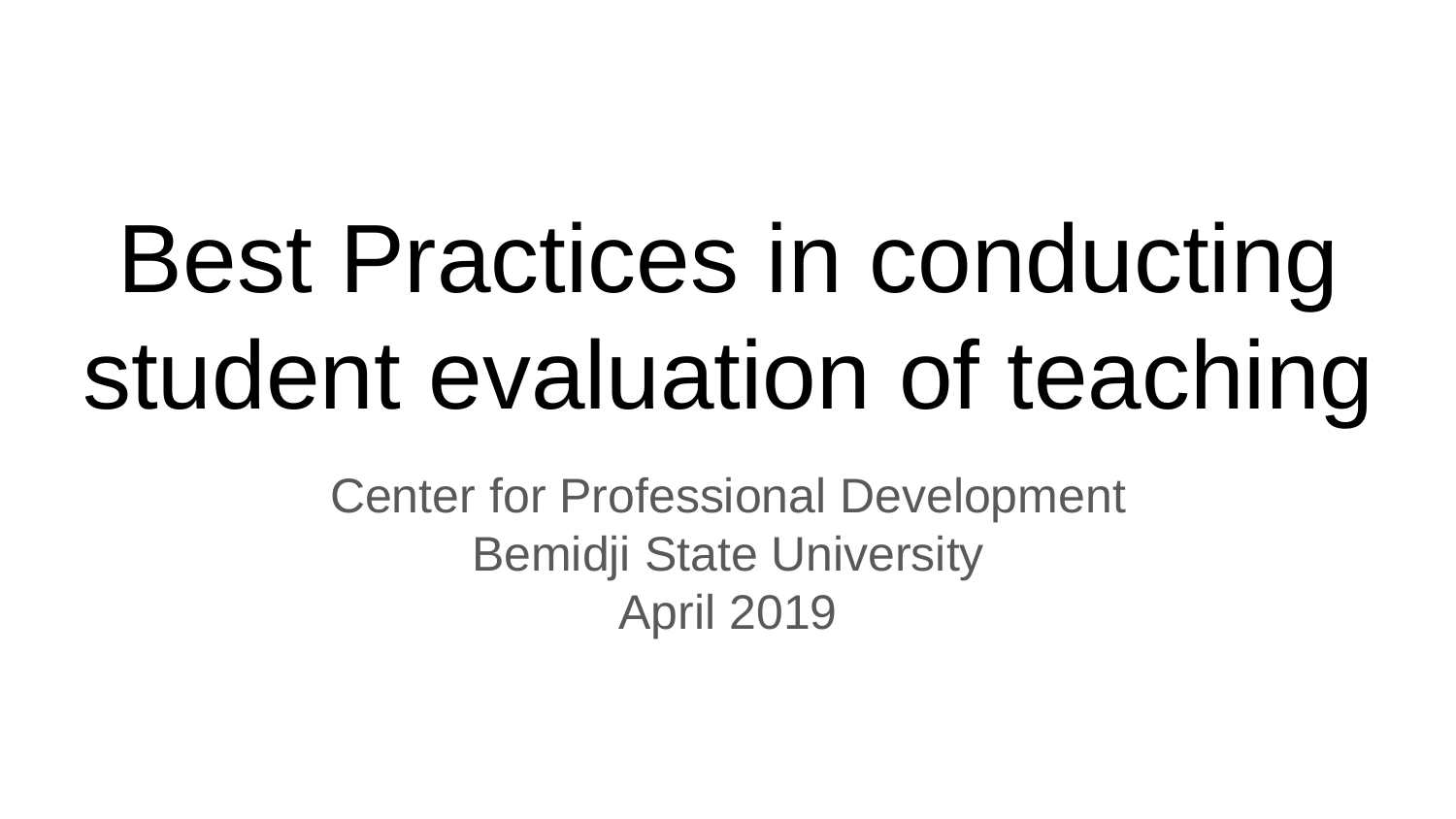#### Contractual Obligation

- Article 22, section D. subd.1. IFO contract: *For faculty with teaching assignments, the PDP shall include a process for student assessment*
- Article 22, section E. subd 1. *If faculty members include student course assessments as part of their reports, such assessments shall be anonymous, identified only by course/section. Any other student communications or evaluations submitted with the PDR shall not be anonymous.*

We asked the Deans for informal feedback on the student assessments - **One of the biggest roadblocks to getting tenured at BSU is if you are failing at teaching**

The way to demonstrate you are doing well at teaching is by providing evidence via student evaluations of your teaching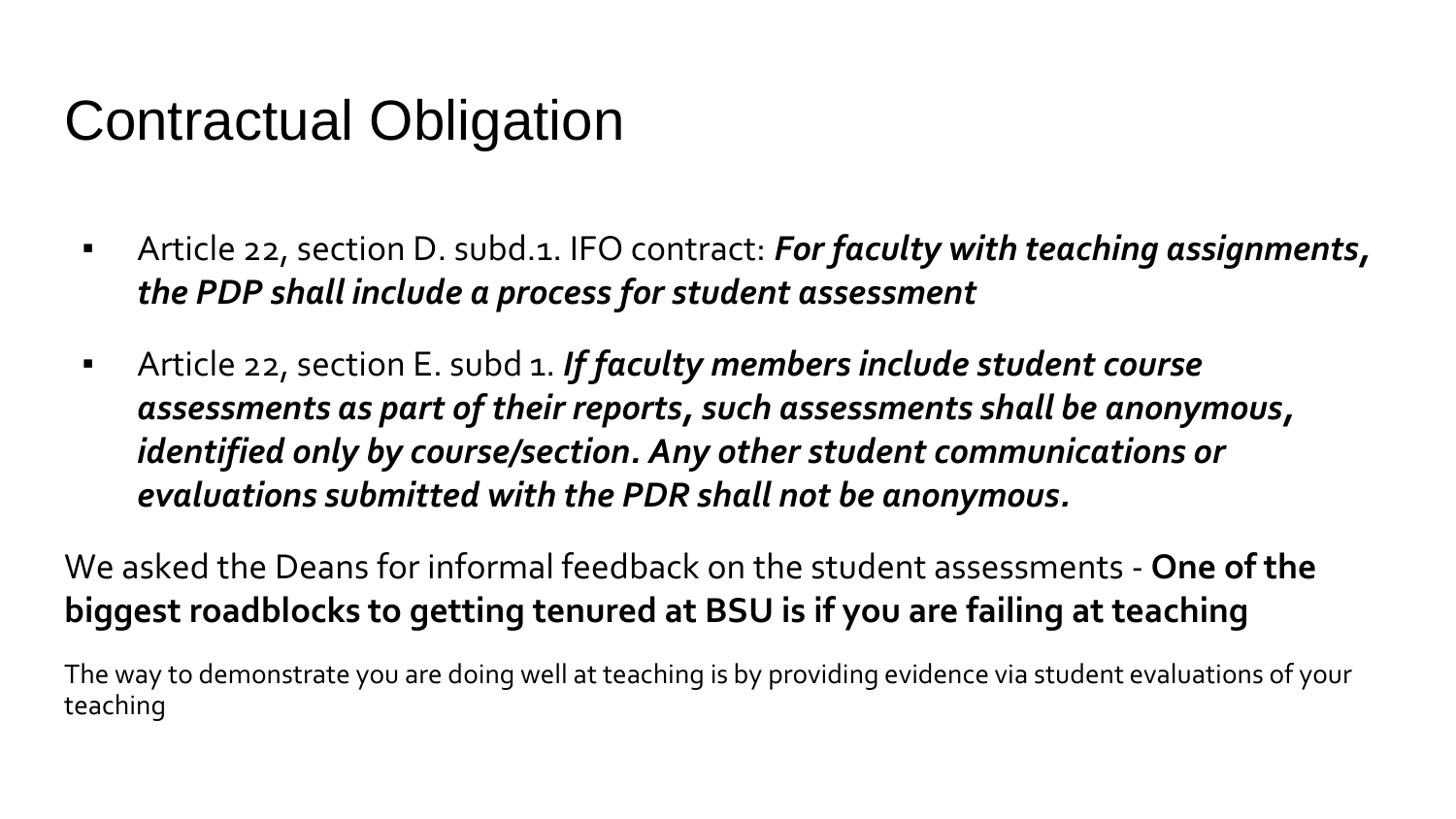### So what are you required to do?

- Plan some form of student evaluation of teaching (SET) there are many ways in which this can be done
- Include this in your Professional Development Plan
- (You may discuss this with the relevant Dean during your PDP meeting)
- Conduct said SET in selected (or all) classes
- There are various ways which the SET can be analyzed
- Report the findings of your SET in your Professional Development Report
- Include the findings in your tenure and promotion packet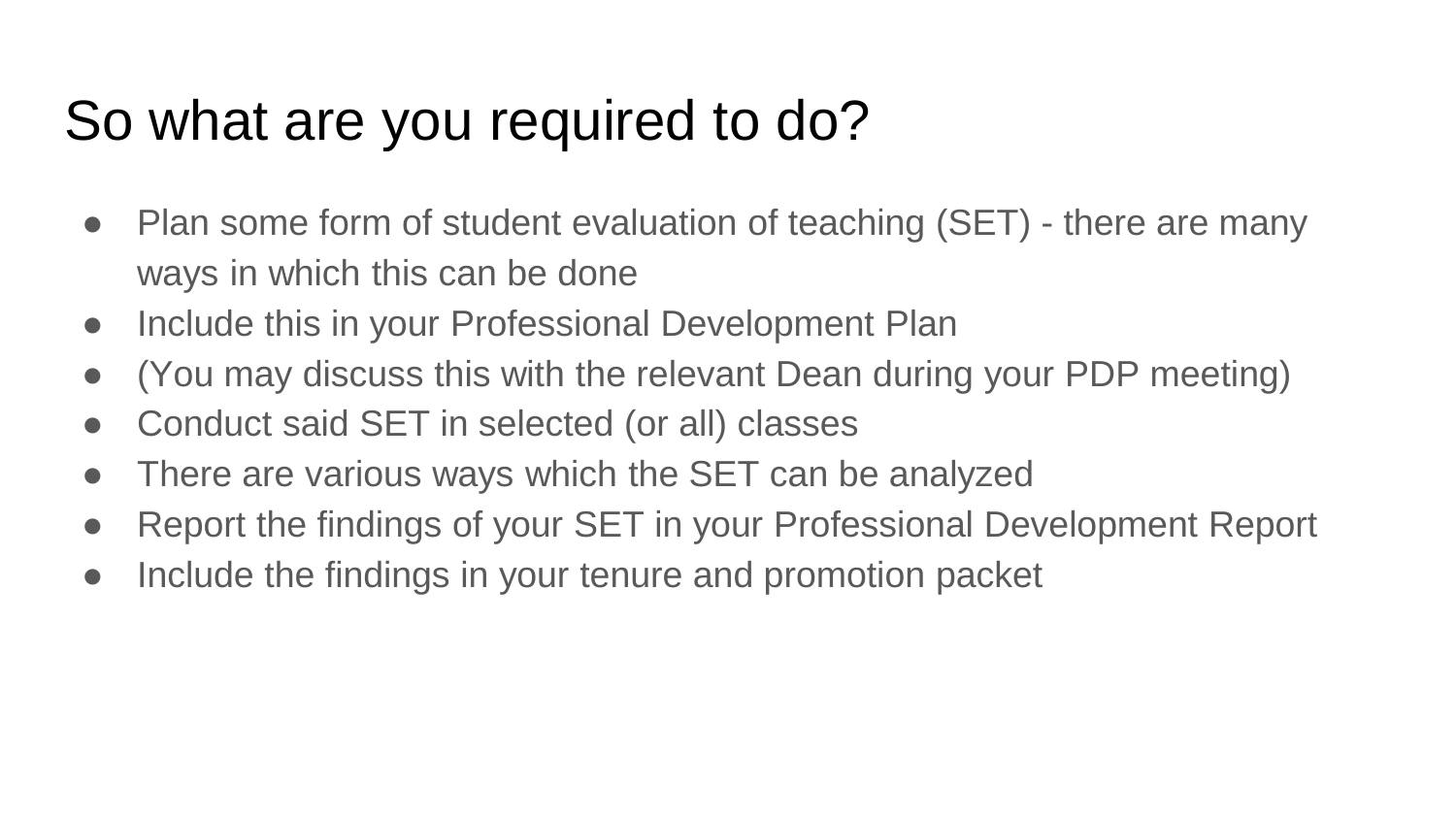#### What options are available to you?

As the contract does not specify what kind of evaluations you need to conduct, only that some form of assessment of your teaching should happen; here are a few options for conducting student evaluations of your teaching -

Quantitative: Scantron, Qualtrics or Likert scales

Qualitative: Descriptive, narrative comments from students

Mixed Methods: we suggest using a combination of methods for SETs

**What not to do**: conduct no evaluations at all - because this may harm your case as you apply for tenure and promotions.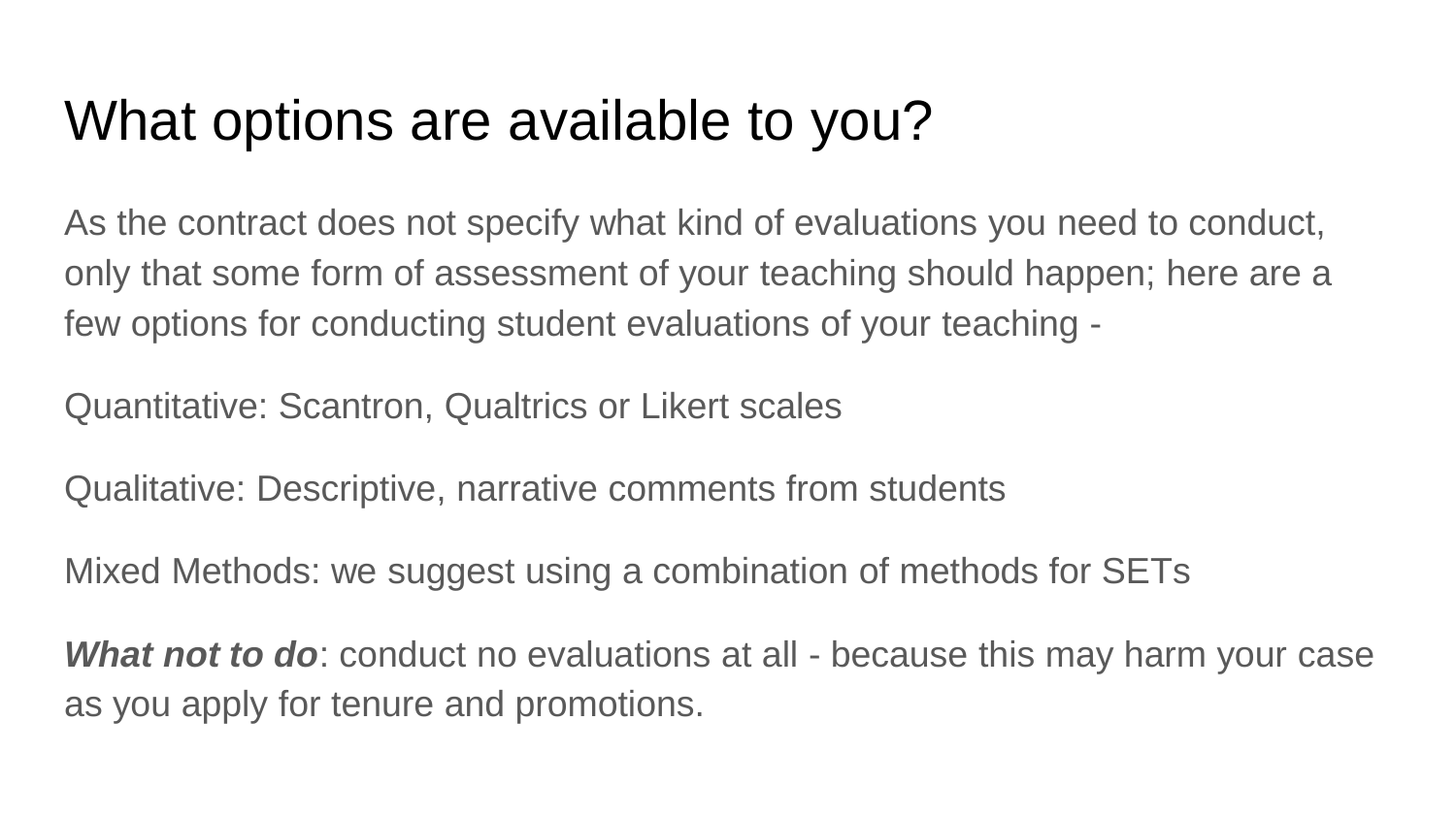### Making sure student evaluations work for you

- Since there is no standard format for SET make them work for you!
- Are you looking for feedback on a particular pedagogical strategy you applied in class?
- Did you try an new experiential assignment?
- Did you create a new rubric for group discussion?
- Did you find your students not paying attention to something in particular?
- Do you want to find out why students are gone one particular weekend in fall

(Ok the answer to that is usually its hunting opener weekend!)

● *Ask that question in your evaluation*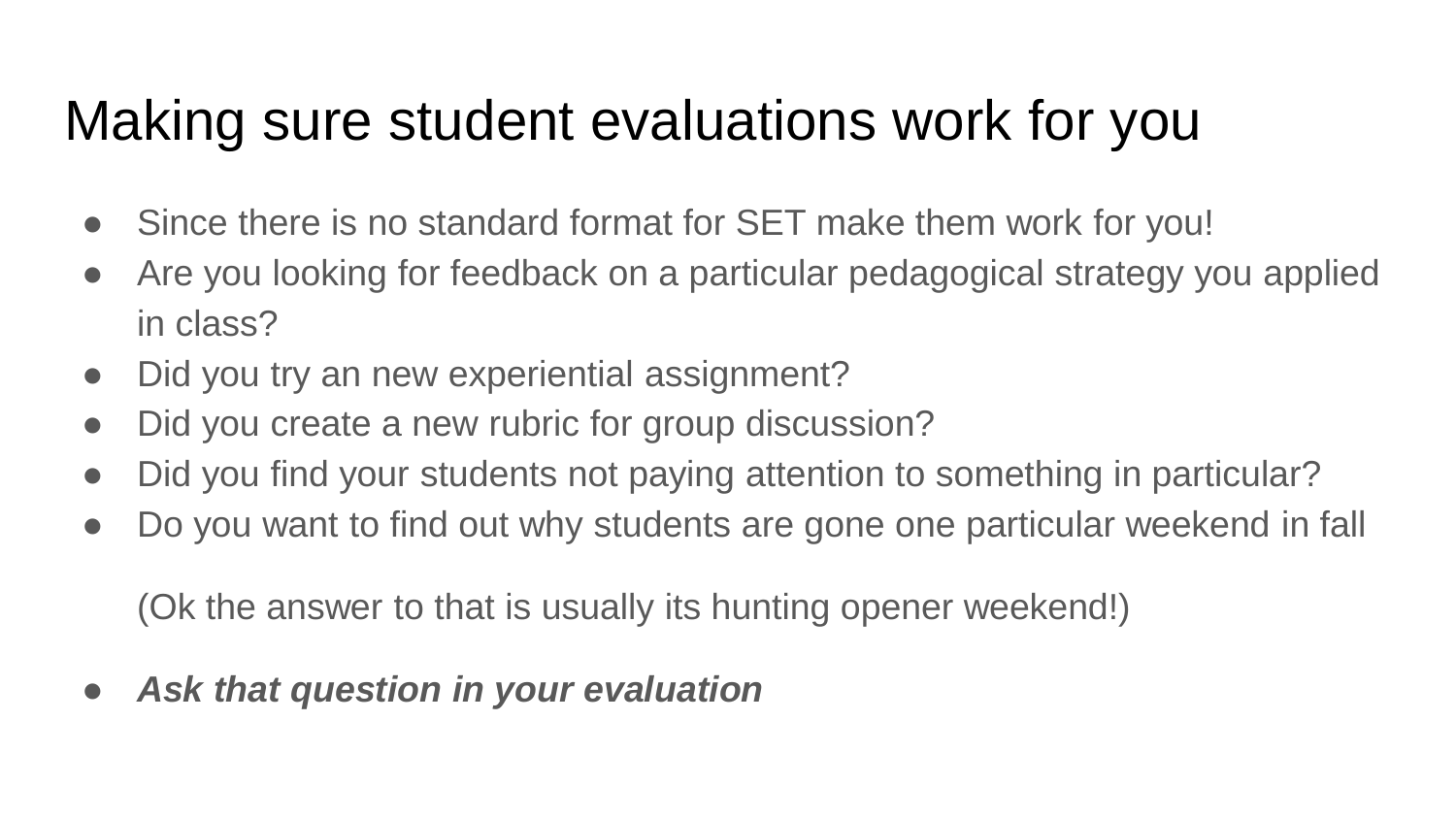#### Personalize your evaluation instruments

Some departments prefer that you use particular formats

Or you may have a particular format that works for you

You may not have known you can personalize your evaluation instruments

However, it's never too late!

Refer to the question bank available at the CPD website at [https://www.bemidjistate.edu/offices/professional-development/teaching](https://www.bemidjistate.edu/offices/professional-development/teaching-support/course-evaluations/)support/course-evaluations/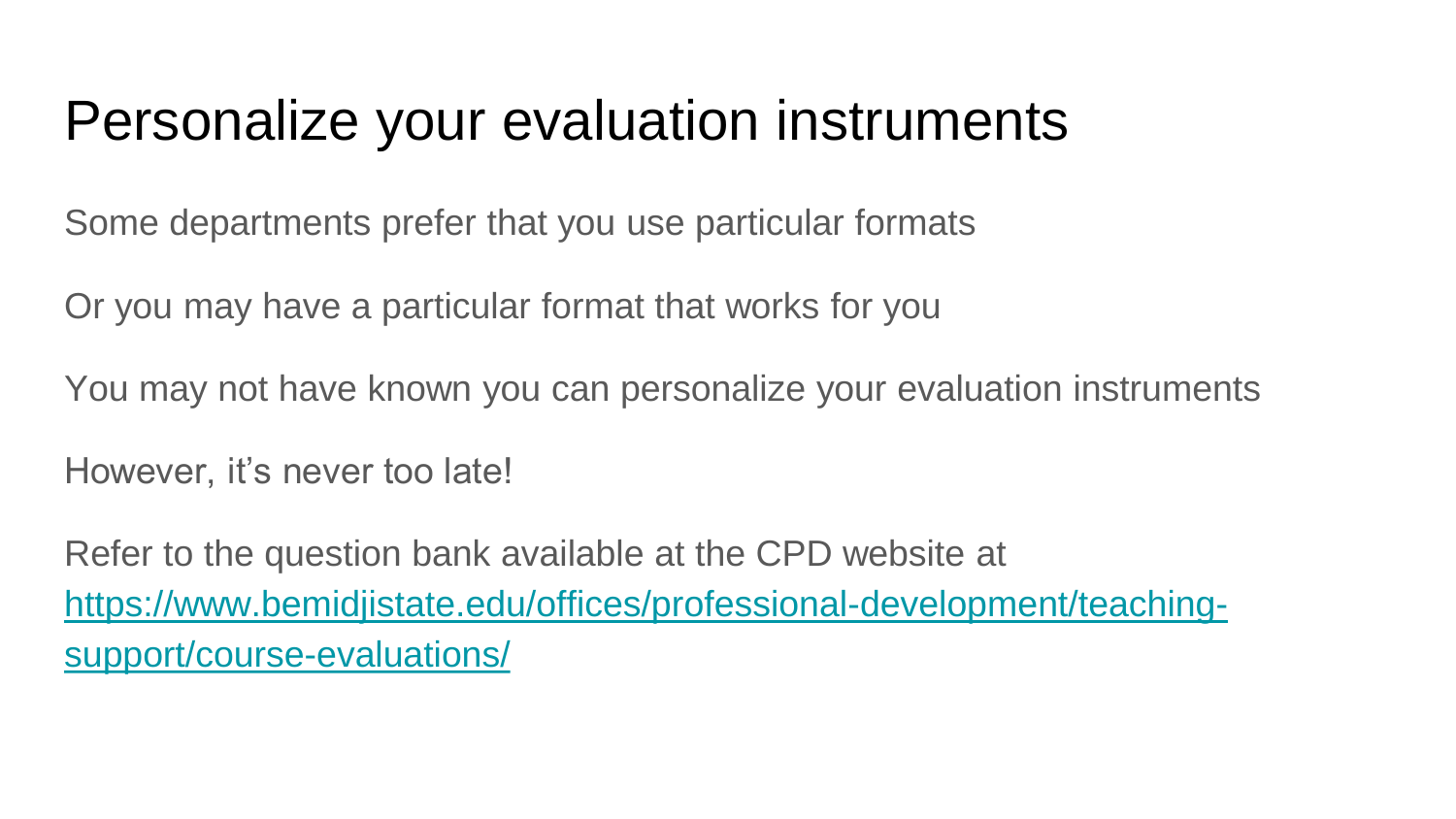#### Biases in SET

Students may be responding to your teaching based on some (implicit) biases

Gender **Physical appearance** 

Race Sexuality (perceived)

Nationality Religion

Accent Political opinion

Ability/Disability Perceived expertise

While this is not a comprehensive list of biases that may influence our students note that personalizing the SET allows for control of these biases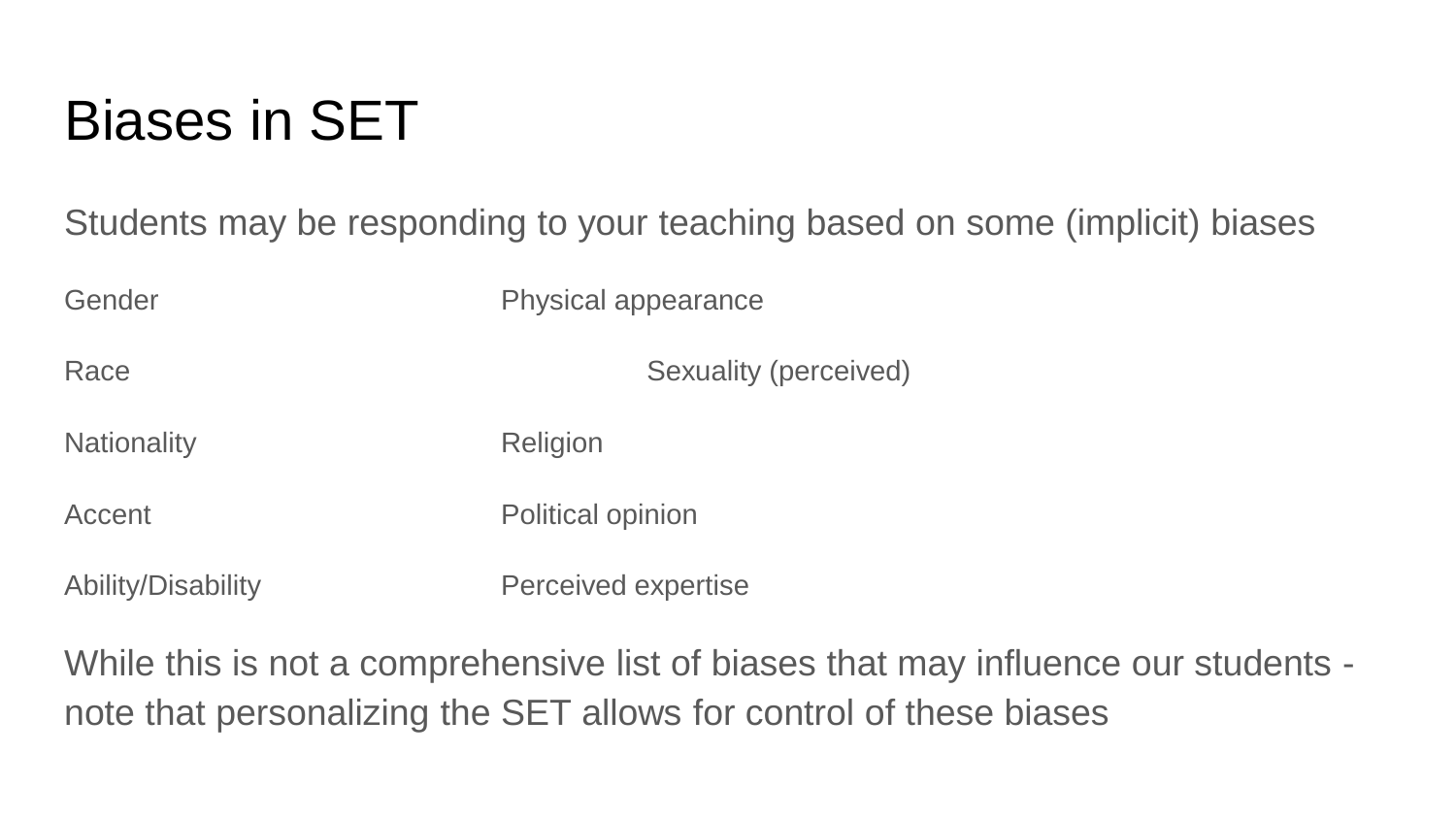#### How to control for biases in SET

 $\rightarrow$  Ask questions that ask about specific skill development in students. For example

- ◆ The course increased my ability to interact with diverse groups of people
- The course improved my ability to write a research paper
- $\blacklozenge$  The course improved my ability to engage in critical thinking
- The course improved my ability to create constructive criticism of my peers' work
- The course helped me understand the ethical issues involved
- → Do not ask questions about faculty likability, instead ask questions about faculty effectiveness
- $\rightarrow$  Ask questions that make student reflect in their participation, preparedness and involvement in the class
- → Make sure to tie in these questions with learning goals set out in your syllabus
- → The CPD question bank discusses more of these issues.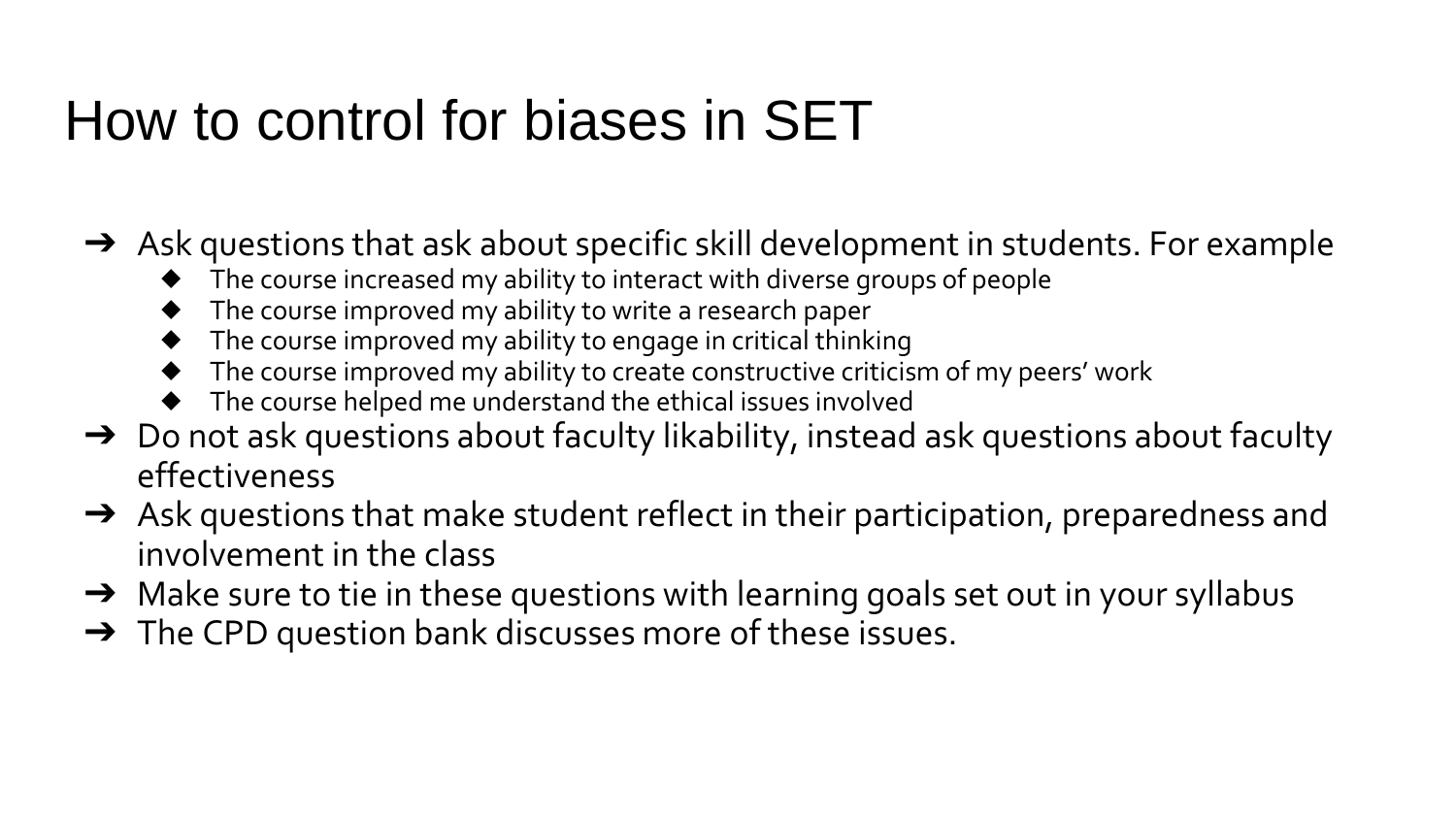#### Best practices for in-class SET

- Students have reported high level of anxiety regarding anonymity of the SET and the potential for retaliation by faculty
- To avoid this, we suggest asking a student volunteer (or trusted colleague) to administer the evaluations on your behalf
- It might best to *not be present in class*
- Student volunteer can collect the evaluations and hand the packet to department administrators
- We suggest collecting these packets from administrators *only after* you have posted final grades for that class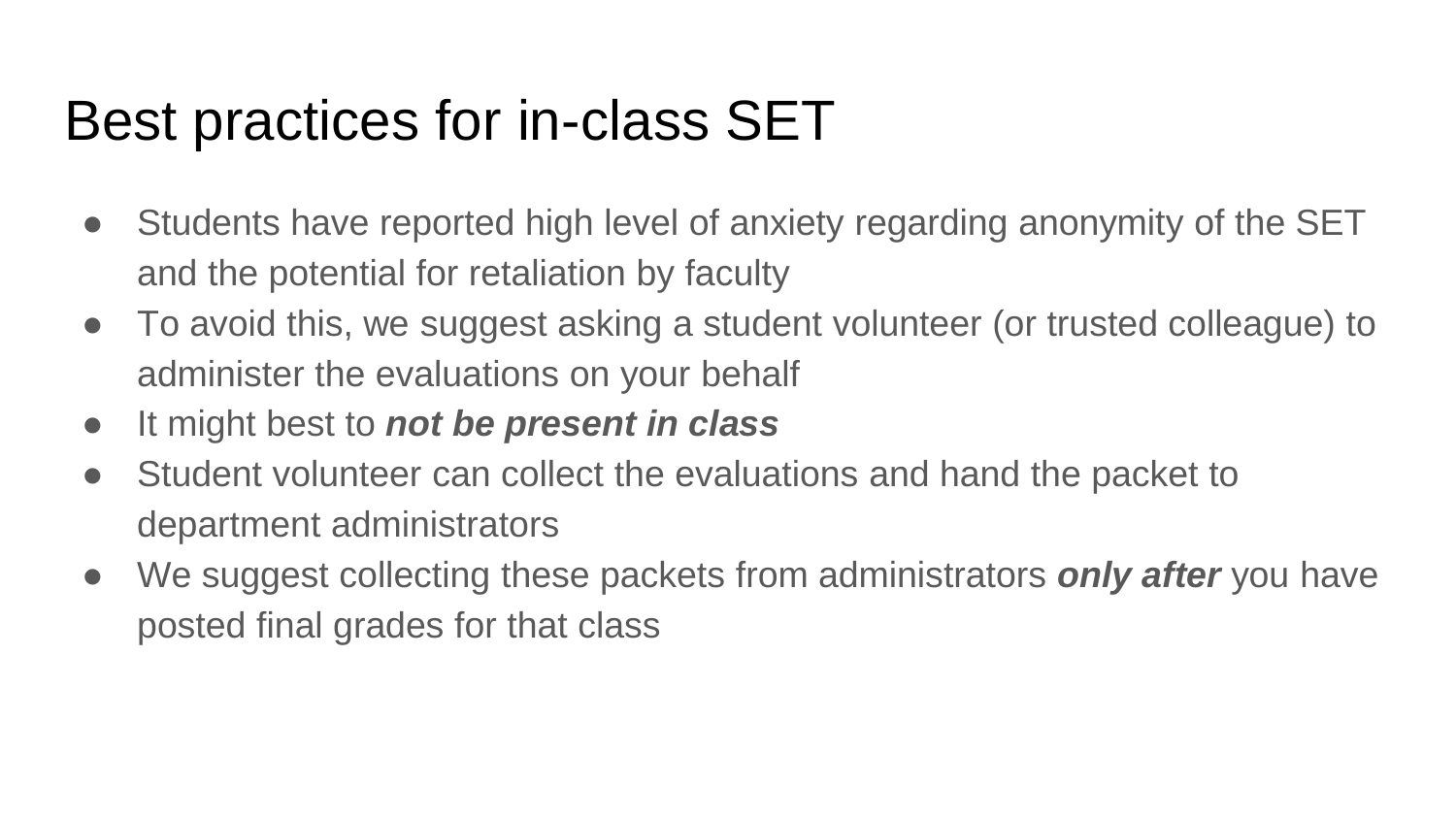## Using ScanTron (bubble sheets)

- You can choose to conduct SET using Scantron (bubble sheet). There are extensive instructions available for that on the CPD website.
- Quantitative questions can be scored using the bubble sheet
- If you want students to provide a comment, provide a separate sheet
- Your department administrators can help you transcribe these comments
- IT Services can help scan these sheets and create reports based on data collected
- Information Technology Services at scanresults@bemidjistate.edu at to obtain the Scantron sheets (pink bubble sheets).Please contact them a week ahead of time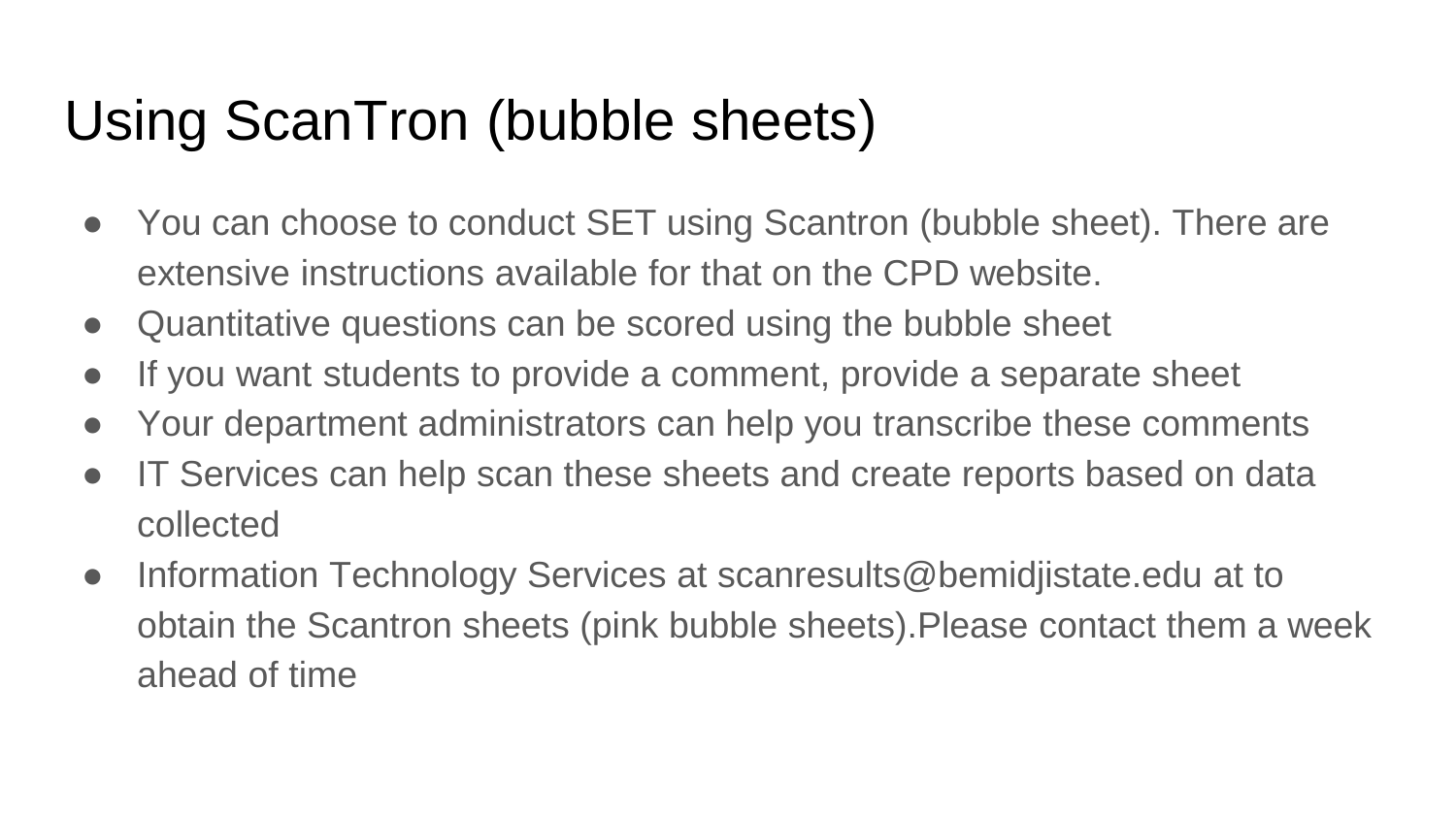## Qualtrics: easy SETs online

- Qualtrics is an online tool that you have access to through BSU
- How to access Qualtrics:
	- Sign in to you MyBSU webpage
	- Top left, under your name, click on the dropdown menu
	- The very last tab under there should be Qualtrics
- Qualtrics allows you to design your own SET
- You can distribute it to your students via a unique link that is provided
- Data gathered is anonymized and generating reports about this data is pretty intuitive.
- [For more on Qualtrics visit IT Services](https://www.bemidjistate.edu/offices/its/knowledge-base/qualtrics-bsus-and-ntcs-survey-solution/) https://www.bemidjistate.edu/offices/its/knowledgebase/qualtrics-bsus-and-ntcs-survey-solution/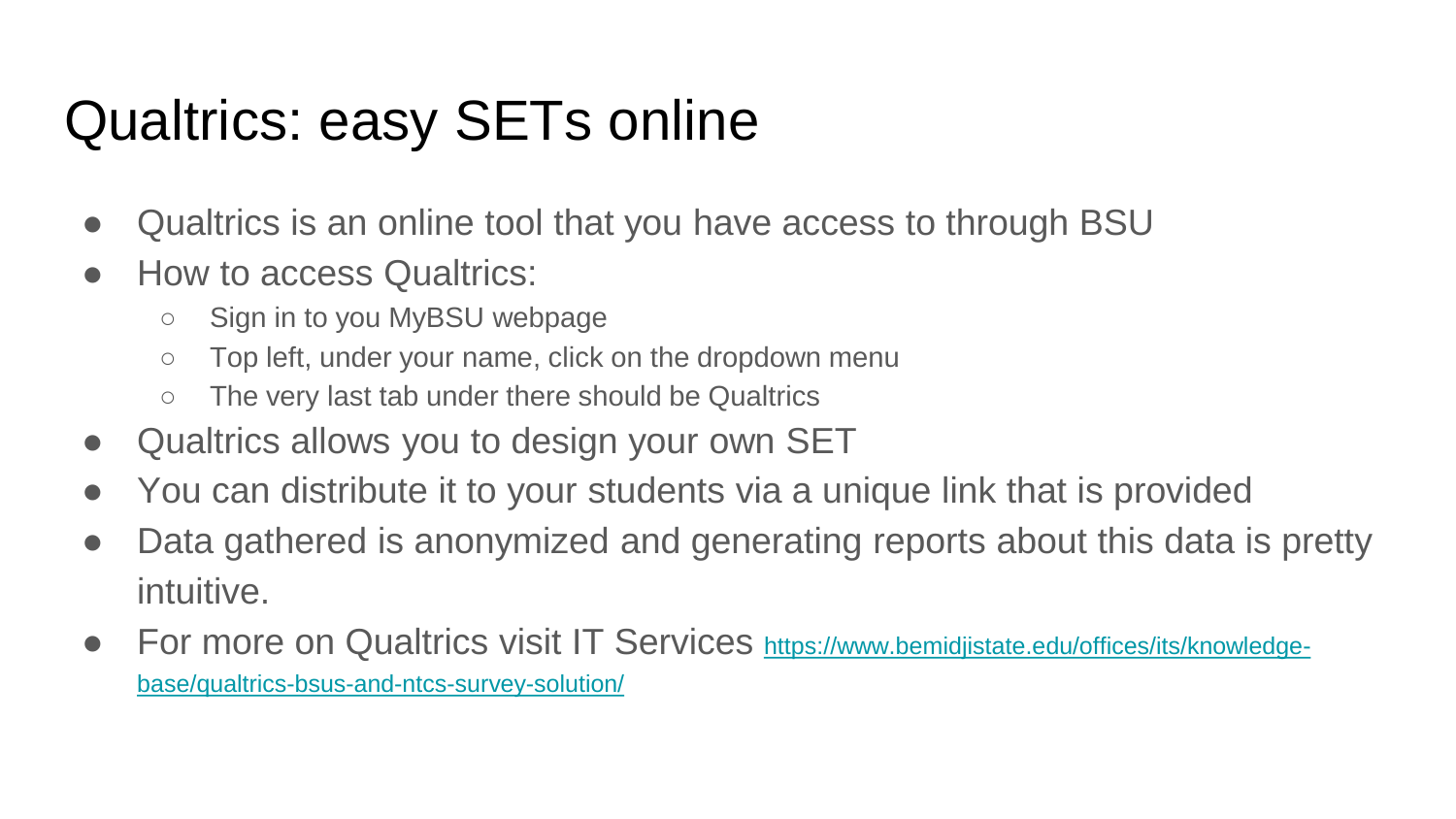## Getting students to participate in SETs

- Educate students on the purpose of evaluations
	- Do this often
	- Introduction/Syllabus, midterm and before end of semester evaluations
- Creating micro-incentives for filling out SETs
	- Some faculty report higher rate of response after micro-incentives like extra credit, increased participation points etc. were employed
	- While some faculty may find these incentives manipulative or unfair, faculty may find other ways to incentivize student participation such as offering a "certificate of completion" after SET
	- Please check out the peer-reviewed resource discussing this issue on our website
- Creating multiple processes of feedback
- Changing the nature of questions on SETs